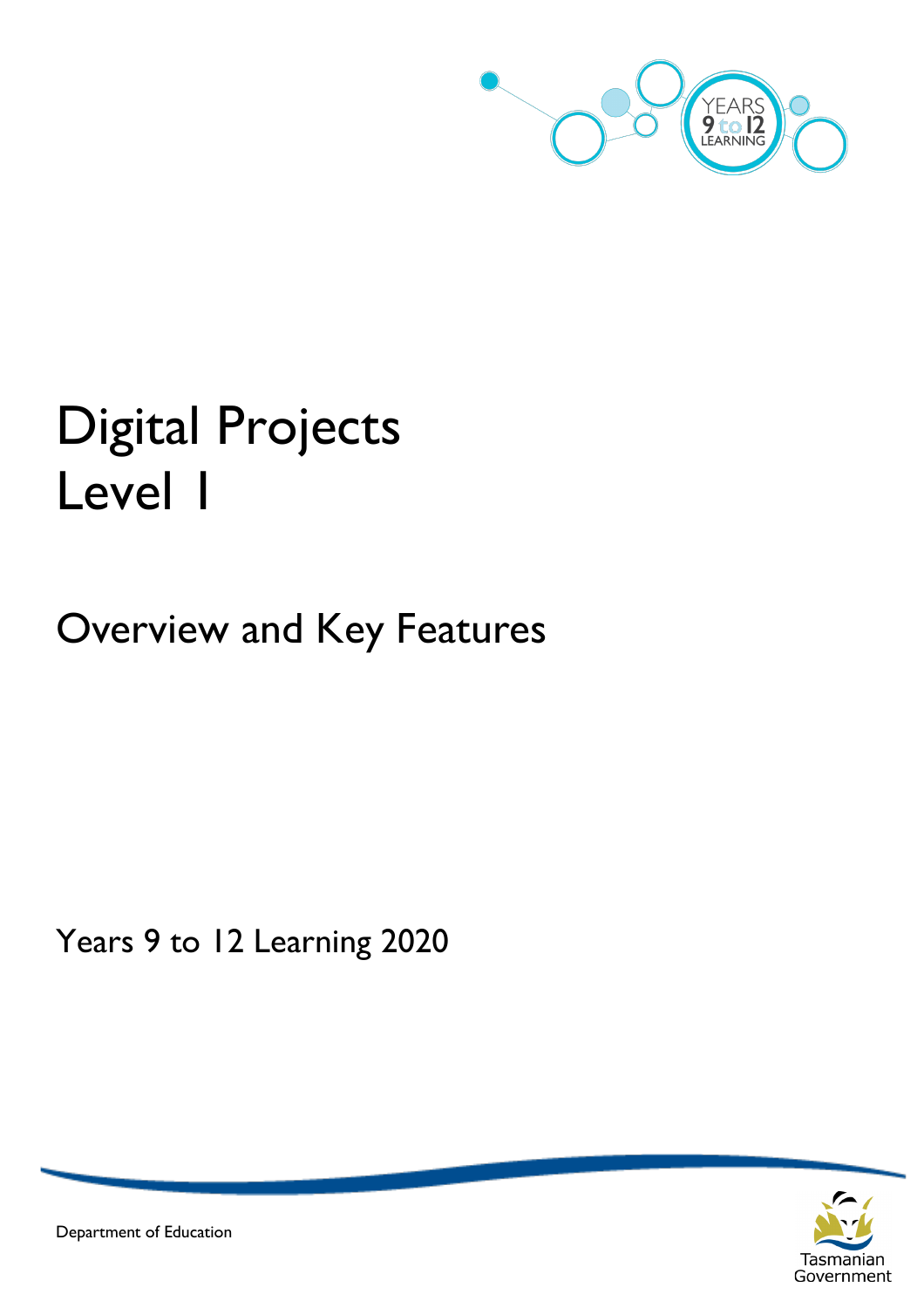

# **The purpose of this paper**

The purpose of this paper is to provide information regarding the overview and key features of the proposed Digital Projects Level 1

It is designed to enable all interested stakeholders to reflect and provide feedback on key features including learning outcomes, structure, sequencing and likely content. This feedback will be considered in writing the draft course.

#### Consultation

Throughout the course development process there will be four opportunities for formal stakeholder consultation:

- Course Scope
- Structural Overview and Key features (Nov/Dec 2020)
- Initial Draft Course (March 2021)
- Final Draft Course (June 2021)

This paper represents the second of four course consultation points for teachers to engage in the course development process for Digital Projects Level 1.

#### Course Rationale

Digital Projects Level I is a foundational course designed to build personal confidence with the use of digital technologies and enable the development of digital literacy, skills and knowledge to support learners to have fulfilling and productive lives, careers and relationships.

Digital Projects will meet learner needs and interests through a customisable, engaging program of learning utilising problem-based and project-based inquiries. Digital Projects will enable students to engage practically and collaboratively with common and emerging technologies and have opportunities to develop projects to meet personal needs and interest.

Digital Projects provides a pathway between Preliminary Technologies to successful transition to Level 2 courses including Computer Graphics & Design, Computer Science and Information Systems & Digital Technologies as well as supporting the development of the digital skills to aid learning in all senior secondary courses.

#### Years 9 to 12 Curriculum Framework

[Years 9 to 12 Education Framework](https://publicdocumentcentre.education.tas.gov.au/library/Shared%20Documents/Years-9-to-12-Education-Framework.pdf) informs the design of Digital Projects course and it fits within the 1 focus area of the Years 9 to 12 Curriculum Framework.

#### Pathways in

There are no recommended pathways in, however this course would be appropriate students coming from Preliminary Technologies.

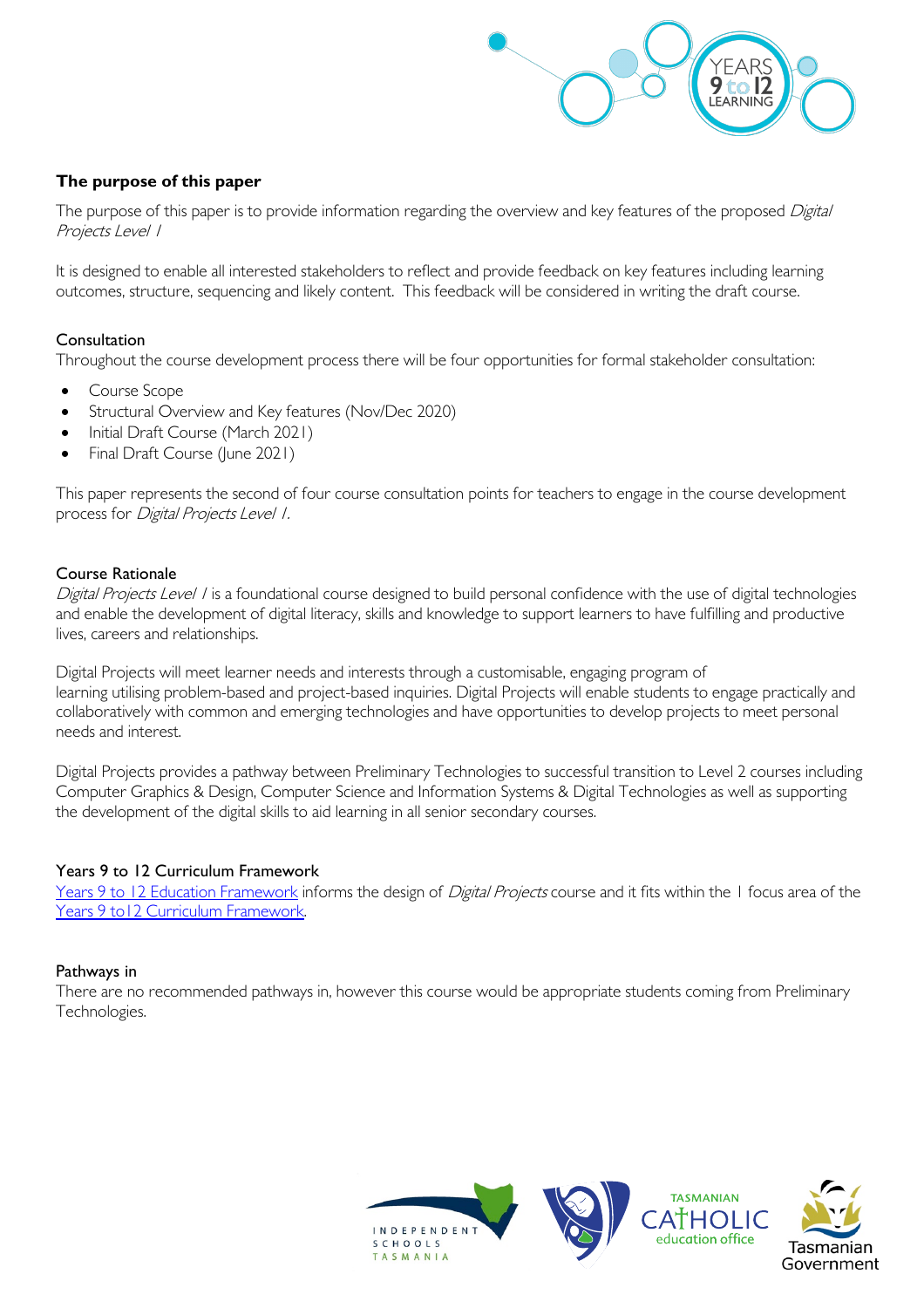

# Learning Outcomes

On successful completion of this course learners will be able to:

- apply a design process when creating or modifying information solutions using digital technologies
- document ideas and solutions for targeted audiences
- understand the nature and use of computer hardware and software to achieve digital solutions
- describe a range of traditional, current and emerging information and software technologies
- the role of people and technologies in developing innovative solutions for preferred futures
- understand how legal, ethical and social considerations are interconnected in the development of digital solutions
- apply skills in management, communication and teamwork in relation to individual and group activities

# Course Structure



# Modules Available

Core 1: Digital Systems

Core 2: Guided Collaborative Projects

Core 3: Negotiated Collaborative or Independent Projects

### Course Delivery

To be developed through consultation.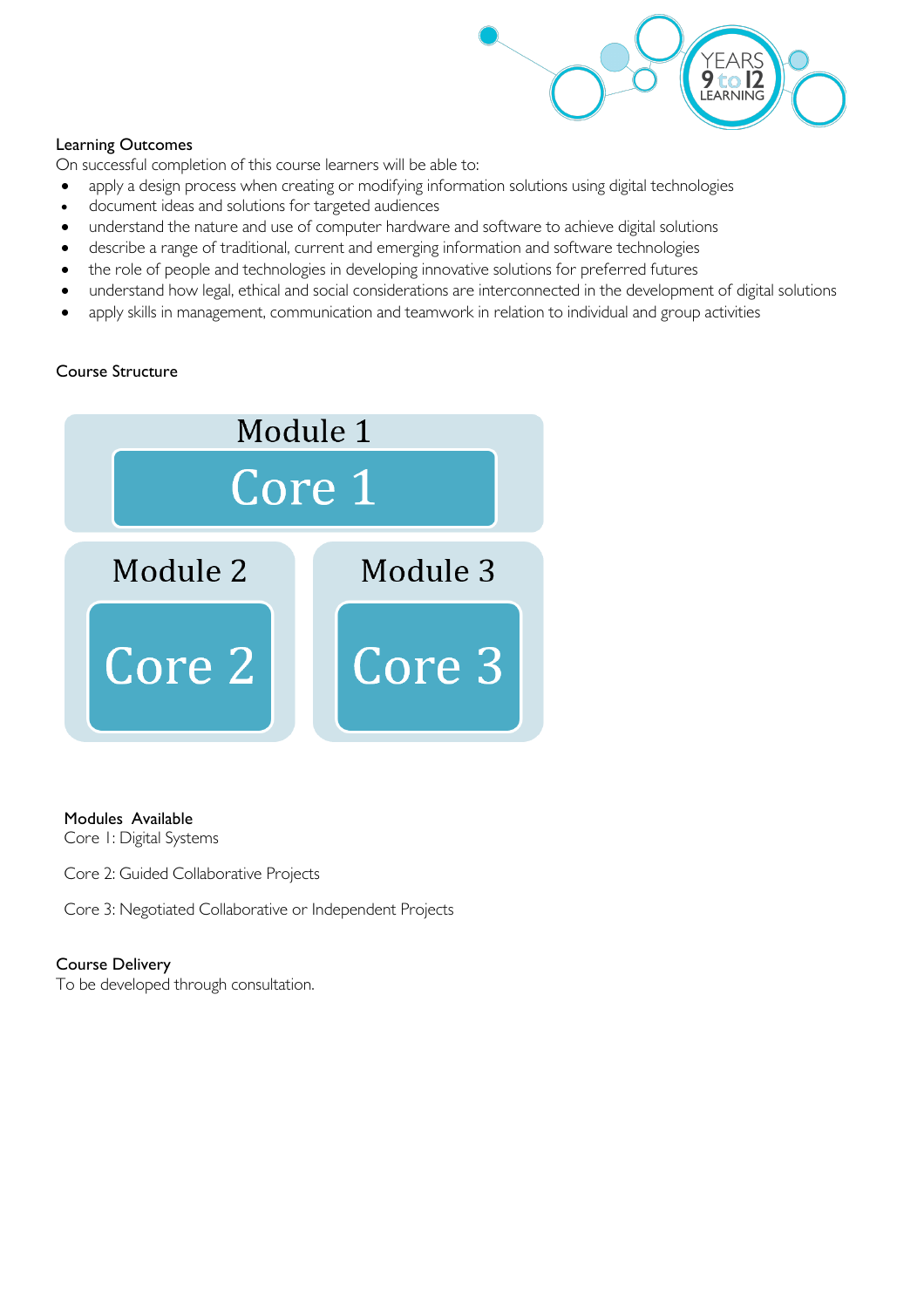

#### Module content

|                               |                                      | Module I<br>Digital<br>Systems                          | Developing personal computing capabilities (investigating, creating, communicating, managing & operating digital<br>$\bullet$<br>technologies)<br>Practising digital safety and wellbeing<br>$\bullet$<br>Exploring IT careers<br>$\bullet$<br>Digital systems and trouble shooting<br>$\bullet$<br>Exploring Traditional, Current and Emerging Technologies<br>$\bullet$<br>Human-to-human & Human-to-computer interactions<br>$\bullet$<br>Introduction to Project Management and Design Process<br>$\bullet$<br>Introduction to Digital work practices (ergonomics, OH&S, privacy, etc)<br>$\bullet$<br>Work requirements<br>Folio |                                                                                                                                              |                                                                                           |                                                                                                                                                                                             |                                                                                                                                                                                                                                                                         |                                                                                                                                                                                                                                                                                     |                                                                                           |
|-------------------------------|--------------------------------------|---------------------------------------------------------|---------------------------------------------------------------------------------------------------------------------------------------------------------------------------------------------------------------------------------------------------------------------------------------------------------------------------------------------------------------------------------------------------------------------------------------------------------------------------------------------------------------------------------------------------------------------------------------------------------------------------------------|----------------------------------------------------------------------------------------------------------------------------------------------|-------------------------------------------------------------------------------------------|---------------------------------------------------------------------------------------------------------------------------------------------------------------------------------------------|-------------------------------------------------------------------------------------------------------------------------------------------------------------------------------------------------------------------------------------------------------------------------|-------------------------------------------------------------------------------------------------------------------------------------------------------------------------------------------------------------------------------------------------------------------------------------|-------------------------------------------------------------------------------------------|
| Modules I Concurrent delivery | Module 2 completed prior to Module 3 | Module 2<br>Guided<br>collaborat<br>ive<br>projects     | Hardware                                                                                                                                                                                                                                                                                                                                                                                                                                                                                                                                                                                                                              | Software                                                                                                                                     |                                                                                           | ICT in Society                                                                                                                                                                              | Digital literacy                                                                                                                                                                                                                                                        |                                                                                                                                                                                                                                                                                     | Digital Citizenship                                                                       |
|                               |                                      | (at least 2<br>themes to<br>be<br>explored<br>in 50hrs) | Delivery<br>Theme I -<br>Programming<br>Focus                                                                                                                                                                                                                                                                                                                                                                                                                                                                                                                                                                                         | Delivery<br>Theme 2 -<br>Digital<br>Technologies                                                                                             | Delivery<br>Theme 3<br>- Digital<br>Fabrication<br>Focus                                  | Delivery<br>Theme $4-$<br>Multimedia<br>Focus                                                                                                                                               | Delivery<br>Theme 5 -<br><b>Business</b><br>Computing<br>Focus                                                                                                                                                                                                          | Delivery<br>Theme $6-$<br>Information<br>Processing,<br>publishing and<br>presenting                                                                                                                                                                                                | Delivery<br>Theme 6<br>$-$ School<br>developed<br>digital<br>project<br>based on<br>local |
|                               |                                      |                                                         | e.g.<br>Introducti<br>on to<br>program<br>$ming -$<br>general-<br>purpose<br>program<br>ming<br>language<br>Creating<br>digital<br>games<br>and/or<br>Apps                                                                                                                                                                                                                                                                                                                                                                                                                                                                            | e.g.<br>AI/VR/A<br>$\bullet$<br>R<br>Electroni<br>$\bullet$<br>CS<br>Robotics<br>٠<br>Smart<br>Tech<br>$\bullet$<br>Drone<br>Program<br>ming | e.g.<br>CAD/C<br>AM<br>3d<br>Printing<br>Laser<br>Cutting<br>$/$ CNC<br>Vinyl<br>Cutting, | e.g.<br>understanding<br>of the nature<br>of media (e.g.<br>sound, images,<br>video,<br>graphics,<br>animation)<br>Digital<br>animatio<br>n<br>Web<br>Design<br>Digital<br>images/vi<br>deo | e.g.<br>Software<br>applicati<br>ons<br>Data &<br>$\bullet$<br>Informati<br>on<br>Network<br>$\bullet$<br>s &<br>Security<br>Cloud<br>Technol<br>ogy<br>Project<br>$\bullet$<br>Manage<br>ment<br>Solve<br>$\bullet$<br>simple<br>client<br>problem<br>s (help<br>desk) | e.g.<br>use of<br>technology to<br>design and<br>implement<br>information-<br>processing<br>solutions.<br><b>Business</b><br>Publishing<br>Digital<br>Presentat<br>ions<br>Digital<br>$\bullet$<br>Publishing<br>Personal<br>Publishing<br>Social<br>$\bullet$<br>media<br>campaign | context<br>and<br>opportuni<br>ties                                                       |